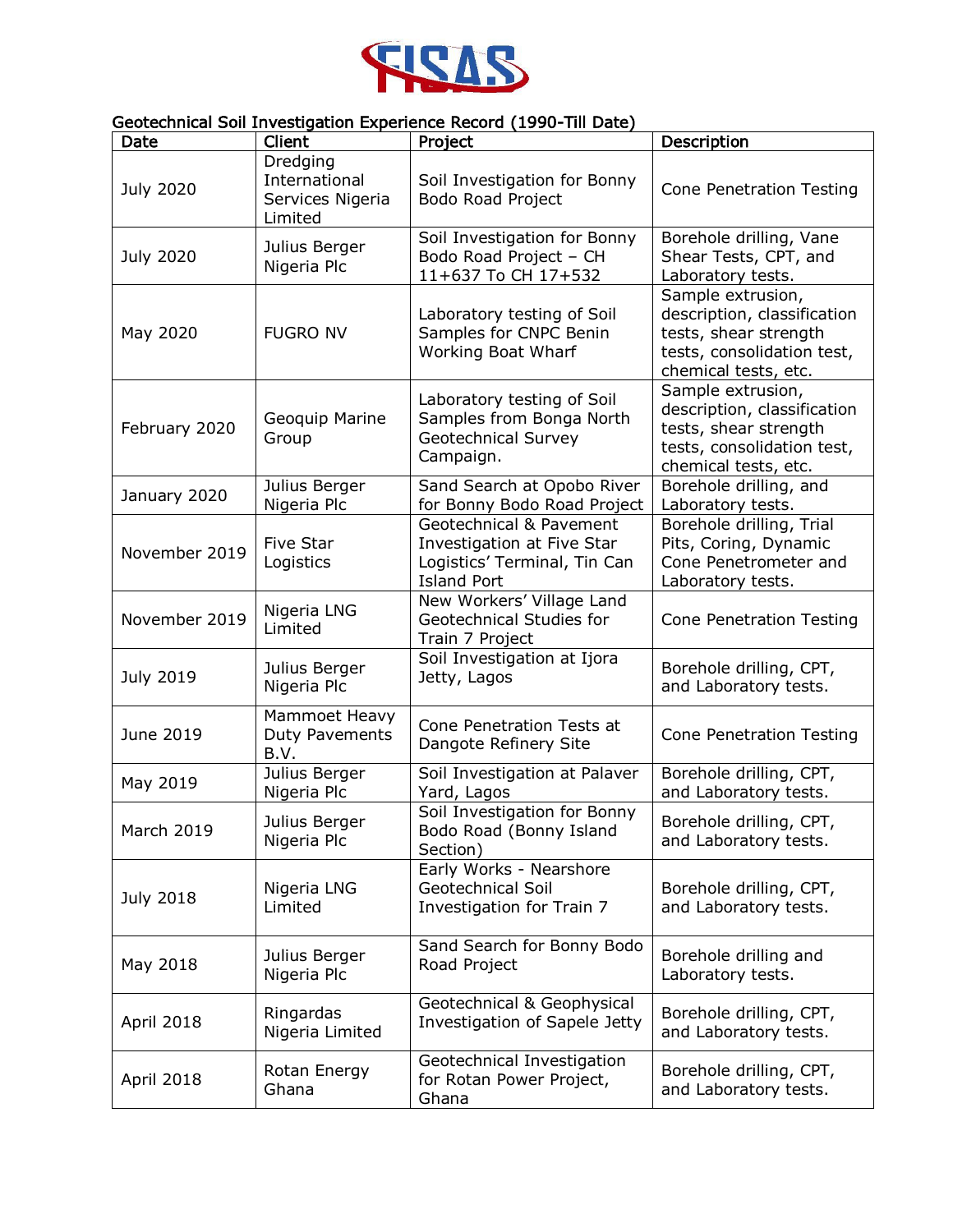

| Date                  | Client                                                             | Project                                                                                               | Description                                                                         |
|-----------------------|--------------------------------------------------------------------|-------------------------------------------------------------------------------------------------------|-------------------------------------------------------------------------------------|
| March 2018            | Julius Berger<br>Nigeria Plc                                       | Soil Investigation for Owerri<br>Interchange Project                                                  | Borehole drilling,<br>Dynamic Probe Heavy,<br>CPT, and Laboratory<br>tests.         |
| February 2018         | Langan<br><b>Engineering And</b><br>Environmental<br>Services, INC | Geotechnical Investigation<br>at US Consulate Compound,<br>Eko Atlantic, Lagos                        | Borehole drilling, CPT,<br>and Laboratory tests.                                    |
| January 2018          | Qua Iboe Power<br>Plant Limited                                    | Early Works - Site<br>Investigations for Qua Iboe<br>Power Project                                    | Borehole drilling, CPT,<br>and Laboratory tests.                                    |
| December 2017         | Julius Berger<br>Nigeria Plc                                       | Soil Investigation at<br>Maiduguri Airport                                                            | <b>Cone Penetration Testing</b>                                                     |
| November 2017         | Julius Berger<br>Nigeria Plc                                       | Soil Investigation for Bonny<br>Bodo Road project                                                     | Borehole drilling, CPT,<br>and Laboratory tests.                                    |
| September<br>2017     | Indorama Eleme<br>Fertilizer &<br>Chemicals<br>Limited             | Geotechnical Investigation<br>at Indorama Petrochemicals                                              | Borehole drilling, CPT,<br>and Laboratory tests.                                    |
| June 2017             | Lafarge Africa Plc                                                 | Geotechnical & Pavement<br>Investigation of Lafarge<br><b>Evacuation Road</b>                         | Borehole drilling, CPT,<br>Benkelman Beam Test,<br>Coring and Laboratory<br>Testing |
| June 2017             | Nigeria Agio Oil<br>Company                                        | Geotechnical Survey &<br><b>Contamination Assessment</b><br>of Brass Canal                            | Borehole drilling and<br>Laboratory tests.                                          |
| May $20\overline{17}$ | Enplan Group                                                       | Goronyo Dam Ground<br>Investigations                                                                  | Borehole drilling, and<br>Laboratory tests.                                         |
| February 2017         | <b>Federal Ministry</b><br>of Niger-Delta<br>Affairs               | Quality Assurance/<br>Verification of East west<br>Road (PH to Warri)                                 | Borehole drilling, CPT,<br>and Laboratory tests.                                    |
| January 2017          | <b>AMAZON Energy</b><br>Limited                                    | Geotechnical Investigation<br>of Agip Kwale Gas Flare<br>Down Project, Kwale, Delta<br>State, Nigeria | Borehole drilling, CPT and<br>Laboratory tests.                                     |
| September<br>2016     | Marubeni<br>Engineering<br>(WA) Limited                            | G.I of Sapele Power Station,<br>Sapele, Delta State, Nigeria                                          | Borehole drilling, CPT and<br>Laboratory tests.                                     |
| 2016                  | Globeleg<br><b>Advisors Limited</b>                                | G.I of Aboadze Power Plant,<br>Takoradi, Ghana                                                        | Borehole drilling, CPT,<br>and Laboratory tests.                                    |
| 2015                  | METKA SA,<br>Greece                                                | G.I of Amandi IPP Project,<br>Takoradi, Ghana                                                         | Borehole drilling, CPT,<br>and Laboratory tests.                                    |
| 2015                  | Golder<br>Associates<br>Limited                                    | Geotechnical Drilling in<br>Tema, Ghana                                                               | Borehole drilling, CPT and<br>Laboratory tests.                                     |
| 2015                  | <b>NAIRDA Limited</b>                                              | Geotechnical Investigation<br>for Warri Shipyard, Delta<br><b>State</b>                               | Borehole drilling, CPT and<br>Laboratory tests.                                     |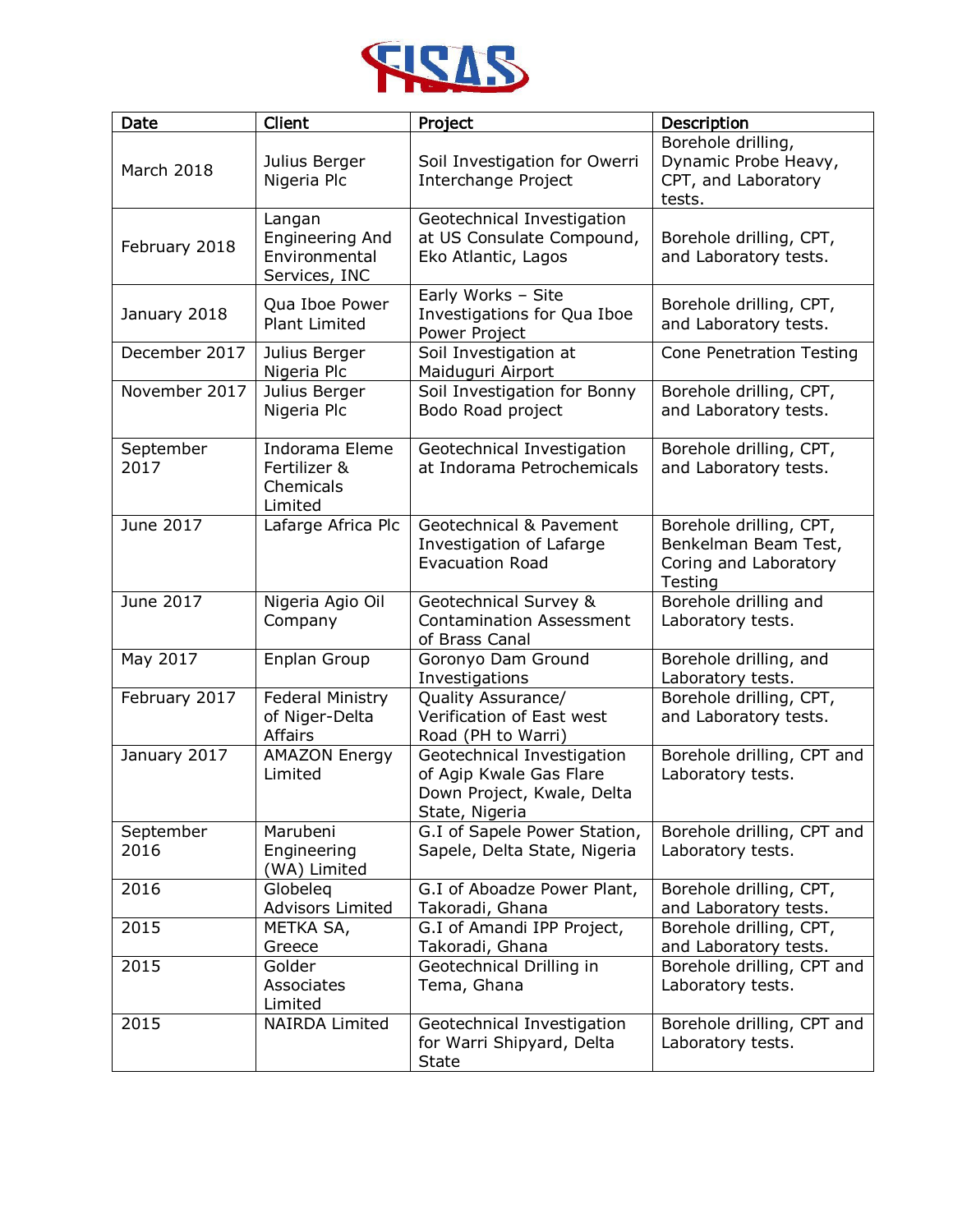

| Date | Client                             | Project                                                    | Description                                     |
|------|------------------------------------|------------------------------------------------------------|-------------------------------------------------|
| 2015 | <b>GMS</b>                         | Geotechnical investigation in                              | Borehole drilling, CPT and                      |
|      | International                      | kankiya Juan Singer,                                       | Laboratory tests.                               |
|      |                                    | Katsina State                                              |                                                 |
| 2015 | Rennington                         | <b>Exploratory Coring of</b>                               | Borehole drilling, CPT and                      |
|      | Industries                         | Limestone Mining Lease At                                  | Laboratory tests.                               |
| 2015 | Limited<br>Axon Engineering        | Akamkpa, Cross River State.<br>G.I for proposed 20 stories | Borehole drilling, CPT and                      |
|      | limited                            | at Ikoyi                                                   | Laboratory tests.                               |
| 2015 | <b>Bellsea Limited</b>             | Soil Investigation at                                      | Borehole drilling, CPT and                      |
|      |                                    | proposed Dock Construction                                 | Laboratory tests.                               |
|      |                                    | Yard                                                       |                                                 |
| 2015 | Oando Marketing                    | Subsoil Investigation for                                  | Borehole drilling, CPT and                      |
|      | Plc                                | proposed upgrade at Trans                                  | Laboratory tests.                               |
|      |                                    | amadi station                                              |                                                 |
| 2015 | Idmon                              | Ground Investigation at                                    | Borehole drilling, CPT and                      |
|      | Engineering and                    | <b>Jetty</b>                                               | Laboratory tests.                               |
| 2014 | Construction<br>Yellowstone        | Preliminary Ground                                         | Borehole drilling, CPT and                      |
|      | <b>Electric Power</b>              | <b>Investigation Phase</b>                                 | Laboratory tests.                               |
|      | Limited                            |                                                            |                                                 |
| 2014 | Goldfields Ghana                   | CPT's at TSF 1 & 3 Tarkwa                                  | Borehole drilling, CPT and                      |
|      | Limited                            | Ghana                                                      | Laboratory tests.                               |
| 2014 | Damen                              | CPT at Nestoil Facility                                    | Borehole drilling, CPT and                      |
|      | Shipyards                          |                                                            | Laboratory tests.                               |
|      | Gorinckem                          |                                                            |                                                 |
|      |                                    |                                                            | Borehole drilling, CPT and                      |
|      |                                    |                                                            | Laboratory tests.                               |
| 2014 | Harbour Point<br>Nigeria Limited   | Supplementary G.I for<br>Harbour Point Centre Lagos        | Borehole drilling, CPT and<br>Laboratory tests. |
| 2014 | <b>Green Continent</b>             | Geotechnical Investigation                                 | Borehole drilling, CPT and                      |
|      | Partners                           | at proposed 100MW solar                                    | Laboratory tests.                               |
|      |                                    | plant project site in Kogi                                 |                                                 |
|      |                                    | <b>State</b>                                               |                                                 |
| 2014 | Reynolds                           | Geotechnical Investigation                                 | Borehole drilling, CPT and                      |
|      | Construction                       | at RCC Trucks and Heavy                                    | Laboratory tests.                               |
|      | Company                            | duty Vehicles Garage in                                    |                                                 |
|      |                                    | Abuja                                                      |                                                 |
| 2014 | <b>ILF Consulting</b><br>Engineers | Geotechnical Investigation<br>for Lagos Cable Car Transit  | Borehole drilling, CPT and<br>Laboratory tests. |
| 2014 | Aveon Offshore                     | Geotechnical Investigation                                 | Borehole drilling, CPT and                      |
|      | Limited                            | of new Quay and Slipway i                                  | Laboratory tests.                               |
|      |                                    | PortHarcourt                                               |                                                 |
| 2014 | Julius Berger Nig                  | Geotechnical Investigation                                 | Borehole drilling, CPT and                      |
|      | PLC                                | of Second Niger Bridge                                     | Laboratory tests.                               |
|      |                                    | phase II                                                   |                                                 |
| 2014 | Arup (Pty)                         | Geotechnical Investigation                                 | Borehole drilling, CPT and                      |
|      | Limited                            | of Golf Estate Omagwa                                      | Laboratory tests.                               |
| 2014 | Saipem                             | Geotechnical Investigation                                 | Borehole drilling, CPT and                      |
|      | Contracting<br>Nigeria Limited     | for Dangote Fertilizer Plant,<br>Lekki Free Trade Zone,    | Laboratory tests.                               |
|      |                                    | Lagos State/                                               |                                                 |
|      |                                    |                                                            |                                                 |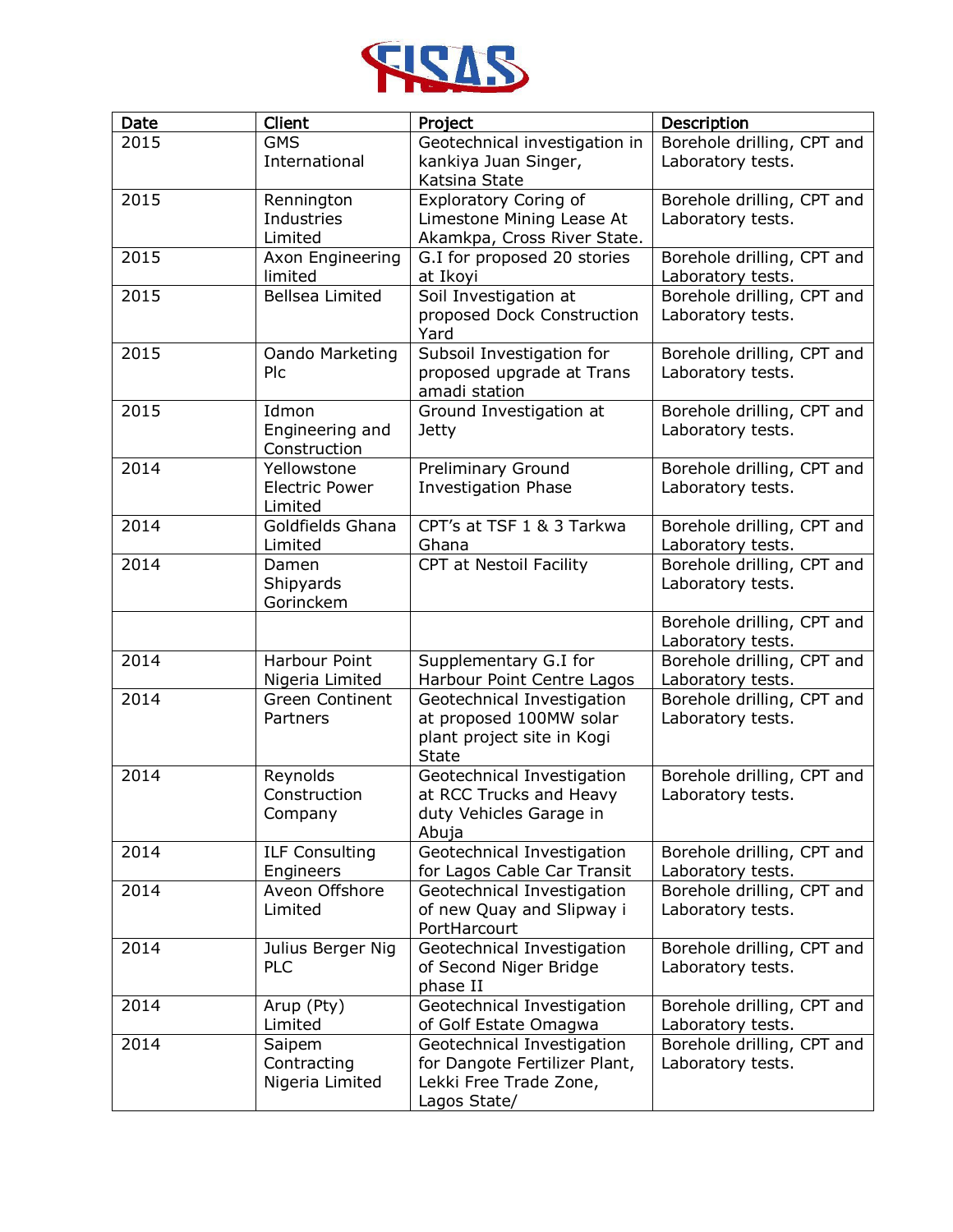

| Date | Client                 | Project                                               | Description                                     |
|------|------------------------|-------------------------------------------------------|-------------------------------------------------|
| 2014 | <b>OKLNG</b>           | Offshore Geotechnical                                 | Borehole drilling, CPT and                      |
|      |                        | Investigation at Olokola,                             | Laboratory tests.                               |
|      |                        | Ogun state                                            |                                                 |
| 2014 | Dantata and            | Geotechnical Investigation                            | Borehole drilling, CPT and                      |
|      | Sawoe                  | of Airport Runway along                               | Laboratory tests.                               |
|      |                        | Amassoma Road, Yenegoa,                               |                                                 |
|      |                        | Bayelsa State                                         |                                                 |
| 2014 | <b>Siemens</b>         | Geotechnical Investigation                            | Borehole drilling, CPT and                      |
|      |                        | at Geregu Phase 1 extension                           | Laboratory tests.                               |
|      |                        | Ajaokuta, Kogi State.                                 |                                                 |
| 2014 | Saipem                 | Geotechnical Investigation                            | Borehole drilling, CPT and                      |
|      | Contracting            | at Saipem Yard in Port                                | Laboratory tests.                               |
|      | Nigeria Limited        | Harcourt                                              |                                                 |
| 2013 | Nigerian National      | Sand Search at Gas                                    | Borehole drilling, CPT and                      |
|      | Petroleum              | revolution Park Project.                              | Laboratory tests.                               |
|      | Corporation            | Ogidigben, Delta State                                |                                                 |
| 2013 | Palmyrakliff Nig.      | Geotechnical Investigation                            | Borehole drilling, CPT and                      |
|      | Ltd.                   | of Warri Industrail Park,                             | Laboratory tests.                               |
|      |                        | Delta State                                           |                                                 |
| 2013 | Nigerian National      | Geotechnical Investigation,                           | Borehole drilling, CPT and                      |
|      | Petroleum              | Hydrogeology, Hydrology of                            | Laboratory tests.                               |
|      | Corporation            | Gas revolution Park Project.                          |                                                 |
|      |                        | Ogidigben, Delta State                                |                                                 |
| 2013 | SCC Nig. Ltd.          | Geotechnical Investigation<br>of proposed Hotel site, | Borehole drilling, CPT and<br>Laboratory tests. |
|      |                        | Aviation Farm project, Abuja                          |                                                 |
| 2013 | RCC Nig Ltd.           | Geotechnical Investigation                            | Borehole drilling, CPT and                      |
|      |                        | of Abuja-Abaji Road                                   | Laboratory tests.                               |
| 2013 | Saipem                 | Geotechnical Investigation                            |                                                 |
|      | Contracting            | of Ofon 2 Project, Port-                              | Borehole drilling, CPT and                      |
|      | Nigeria Limited        | Harcourt                                              | Laboratory tests.                               |
| 2013 | Cakasa/MPN             | Geotechnical Investigation                            | Borehole drilling, CPT and                      |
|      |                        | of Qua-IbuoTerminal                                   | Laboratory tests.                               |
| 2013 | Julius Berger Nig      | Geotechnical Investigation                            | Borehole drilling, CPT and                      |
|      | <b>PLC</b>             | of Second Niger Bridge                                | Laboratory tests.                               |
| 2013 | Total E&P Nig          | Geotechnical Investigation                            | Borehole drilling, CPT and                      |
|      |                        | of Ima-Tubu Project                                   | Laboratory tests.                               |
| 2013 | <b>Fugro Seacore</b>   | Geotechnical Investigation                            | Borehole drilling, CPT and                      |
|      |                        | of Badagry Project, Lagos                             | Laboratory tests.                               |
| 2013 | <b>ENI Group Ghana</b> | OCTP onshore geotechnical,                            | Borehole drilling, CPT and                      |
|      |                        | geophysical and topographic                           | Laboratory tests.                               |
|      |                        | surveys, Ghana                                        |                                                 |
| 2013 | Daewoo E& C            | <b>EPCL Fertiliser project</b>                        | Borehole drilling, CPT and                      |
|      |                        |                                                       | Laboratory tests.                               |
| 2013 | <b>DeltaAfrik</b>      | G.I of GRIP Project.                                  | Borehole drilling, CPT and                      |
|      | Engineering            | Ogidigben, Delta State                                | Laboratory tests.                               |
| 2013 | Guiness Nig. PLC       | G.I of Benin Brewery ETP                              | Borehole drilling, CPT and                      |
|      |                        | <b>Expansion Project</b>                              | Laboratory tests.                               |
| 2013 | Saipem                 | Geotechnical Investigation                            | Borehole drilling, CPT and                      |
|      | Contracting            | of Dangote Fertilizer Factory                         | Laboratory tests.                               |
|      | Nigeria Ltd            | site, Agenebode                                       |                                                 |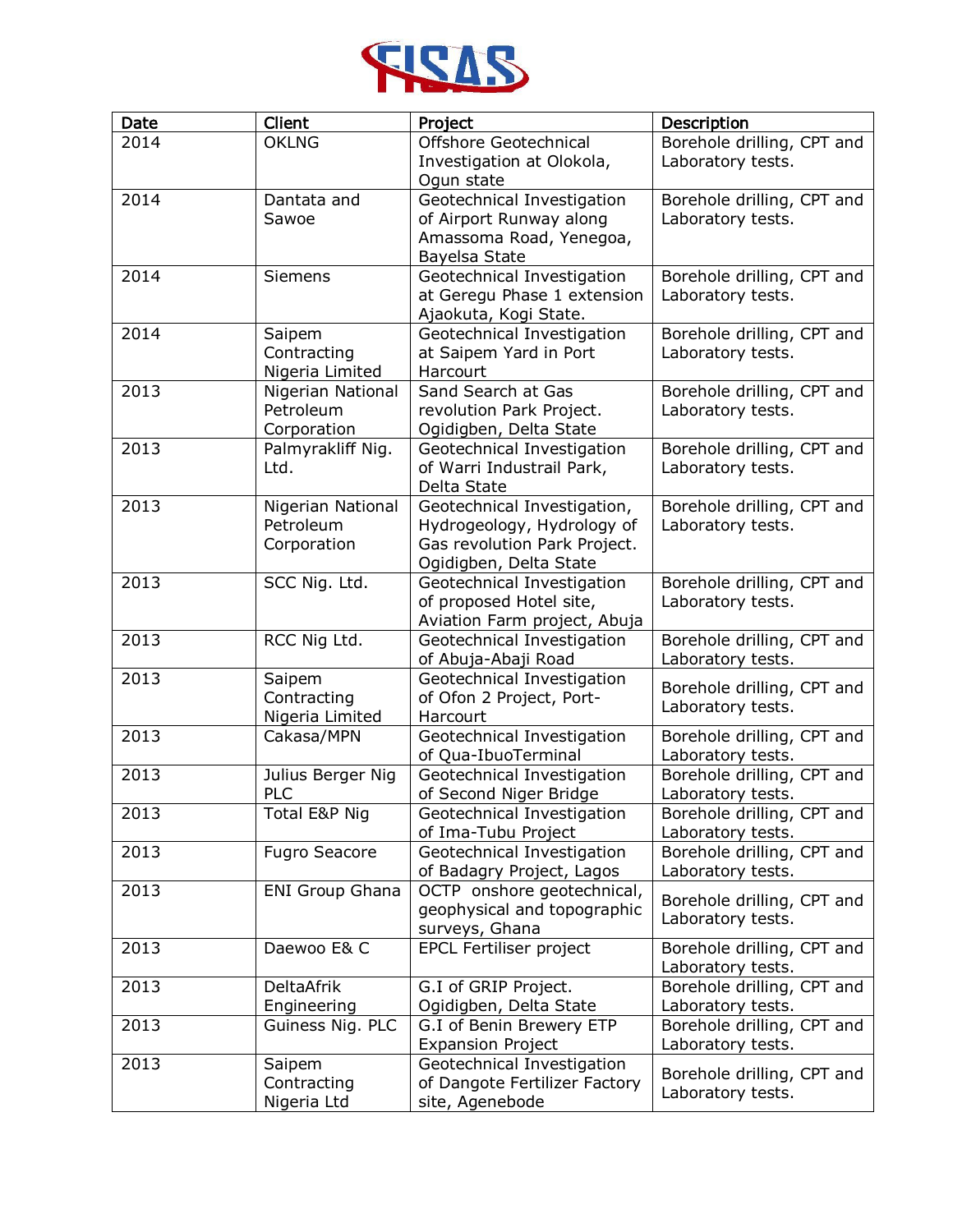

| Date | Client                                      | Project                                                                                                 | Description                                     |
|------|---------------------------------------------|---------------------------------------------------------------------------------------------------------|-------------------------------------------------|
| 2013 | Digisteel<br>Integrated<br>Services Limited | Geotechnical Investigation<br>of Ogogoro Island Phase 1                                                 | Borehole drilling, CPT and<br>Laboratory tests. |
| 2012 | Reynolds<br>Construction<br>Company         | Geotechnical Investigation<br>for Garrison bridge project                                               | Borehole drilling, CPT and<br>Laboratory tests. |
| 2012 | <b>Fugro Engineers</b><br>B.V               | Offshore geotechnical<br>Investigation of Bonga<br>Southwest                                            | Borehole drilling, CPT and<br>Laboratory tests. |
| 2012 | <b>Fugro Seacore</b>                        | Geotechnical Investigation<br>for Offshore accommodation<br>platform and jetty<br>expansion at Escravos | Borehole drilling, CPT and<br>Laboratory tests. |
| 2012 | Total E & P Nig<br>Ltd                      | Geotechnical Investigation<br>for TEPNG Industrial clinic<br>project                                    | Borehole drilling, CPT and<br>Laboratory tests. |
| 2012 | Fugro<br>Geoconsulting<br>France, SA        | Geotechnical Investigation<br>at Sintoukola project phase<br>2, Congo                                   | Borehole drilling, CPT and<br>Laboratory tests. |
| 2012 | Indorama<br>Petrochemical<br>Company Ltd    | Geotechnical Investigation<br>of DM Water plant                                                         | Borehole drilling, CPT and<br>Laboratory tests. |
| 2012 | <b>Rivers State</b><br>Government           | Geotechnical Investigation<br>of New RSUST campus                                                       | Borehole drilling, CPT and<br>Laboratory tests. |
| 2012 | Total E & P Nig<br>Ltd                      | Geotechnical Investigation<br>of Bonny mast project                                                     | Borehole drilling, CPT and<br>Laboratory tests. |
| 2012 | Total E & P Nig<br>Ltd                      | Geotechnical Investigation<br>of Ibewa Cluster and<br>Environs                                          | Borehole drilling, CPT and<br>Laboratory tests. |
| 2012 | Saipem<br>Contracting<br>Nigeria Ltd        | Geotechnical Investigation<br>of Dangote Fertilizer Factory<br>site, Agenebode                          | Borehole drilling, CPT and<br>Laboratory tests. |
| 2012 | <b>Fugro Germany</b>                        | <b>Tar Sand Exploration</b>                                                                             | Borehole drilling, CPT and<br>Laboratory tests. |
| 2012 | <b>DATCO</b>                                | Geotechnical Investigation<br>of Cassava processing plant<br>Afam                                       | Borehole drilling, CPT and<br>Laboratory tests. |
| 2012 | Julius Berger<br>Nigeria Ltd                | Geotechnical Investigation<br>of CBN office Phase 2 Lagos                                               | Borehole drilling, CPT and<br>Laboratory tests. |
| 2012 | OMAK/SPNEPCO                                | Vibro core sampling from<br>Forcados to Bonny                                                           | Borehole drilling, CPT and<br>Laboratory tests. |
| 2012 | Jagal Nigeria<br>Limited                    | Geotechnical Investigation<br>for facility development at<br>Snake Island                               | Borehole drilling, CPT and<br>Laboratory tests. |
| 2012 | Reynolds<br>Construction<br>Company         | Soil Investigation for Loko -<br>Oweto Bridge, Benue State.                                             | Borehole drilling, CPT and<br>Laboratory tests. |
| 2012 | Guinness Nigeria<br>Plc                     | Ground Investigation for<br>Project Falcon Phase 2,<br>Ogba Brewery                                     | Borehole drilling, CPT and<br>Laboratory tests. |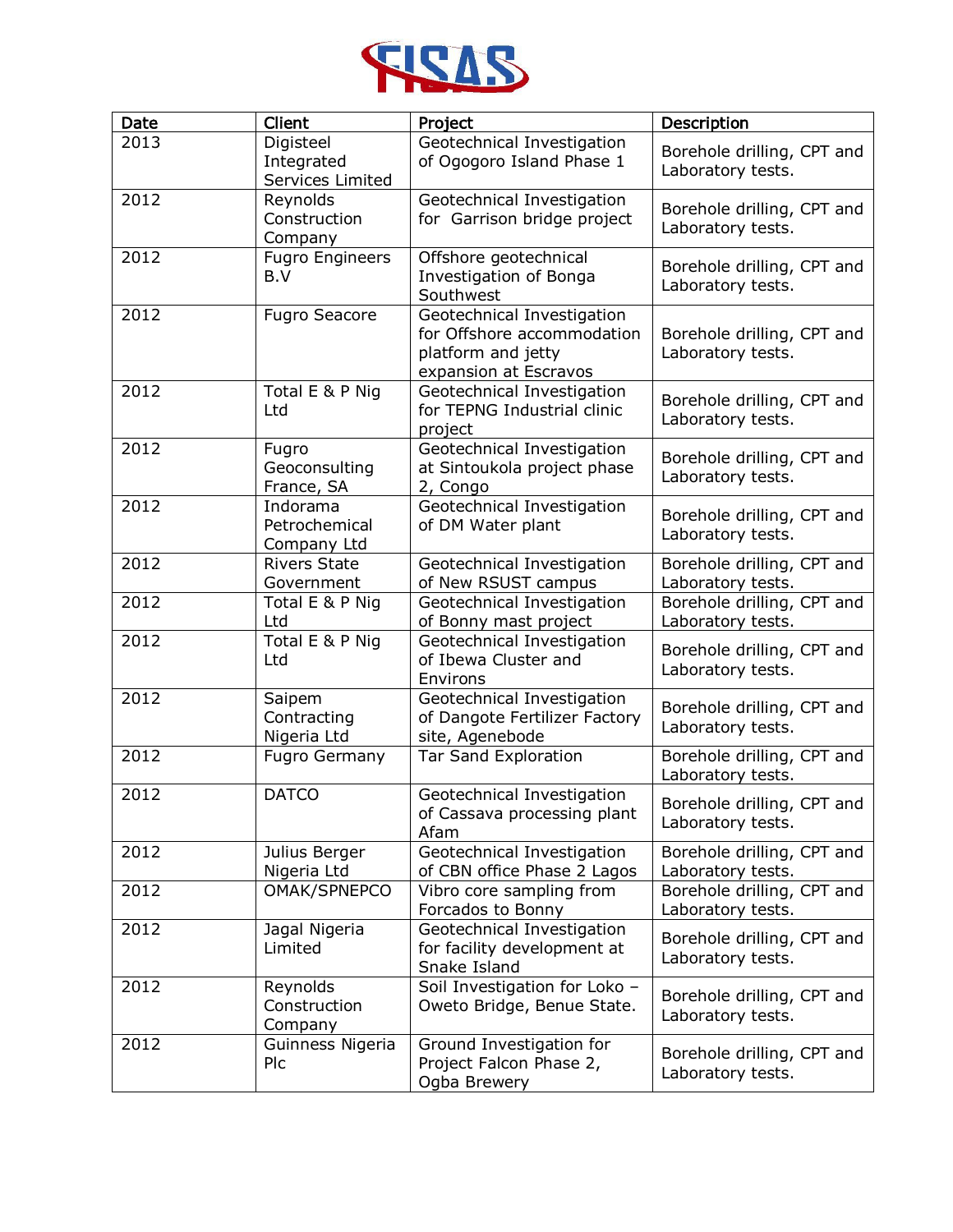

|                    | December, 2011 Guinness Nig. Plc           | Geotechnical Investigation for Borehole drilling, CPT and<br>Project Falcon Phase II, Benin Laboratory tests.<br>Brewery.                                                        |                                                                             |
|--------------------|--------------------------------------------|----------------------------------------------------------------------------------------------------------------------------------------------------------------------------------|-----------------------------------------------------------------------------|
| December, 2011     | Fugro<br>Geothechnique SA                  | Geotechnical investigation of<br>the Congo-Sintuokola potash<br>project                                                                                                          | Borehole drilling                                                           |
| October 2011       | <b>STEMCO</b>                              | Investigation og proposed<br>420KM Linmk bridge<br>Ndele/Abua                                                                                                                    | Borehole drilling, CPT and<br>Laboratory tests.                             |
| September 2011     | Sudelettra Nigeria<br>Limited              | <b>Geotechnical Survey</b>                                                                                                                                                       | Borehole drilling, CPT and<br>Laboratory tests.                             |
| September 2011     | Company of<br>Nigeria Plc<br>(ALSCON)      | Aluminium Smelter Geotechnical Investigation for Drilling of boreholes,<br>Storage Site<br>Proposed<br>Industrial Waste on Aluminium Completion of field<br><b>Smelter Plant</b> | for Completion of CPT training<br>permeability test and<br>Laboratory tests |
| July 2011          | <b>Boskalis</b><br><b>International BV</b> | Soil Investigation at FOT<br>Terminal Onne Port -<br>(Field testing)                                                                                                             | CPT testing, Borehole<br>drilling and Laboratory<br>tests.                  |
| July               | Zuma Energy Nig.<br>Ltd.                   | Geotechnical Investigation for<br>Zuma Energy CFPP Site,<br>Itobe, Kogi State                                                                                                    | Borehole, geophysical and<br>Laboratory analysis                            |
| July               | SCC Nig. Ltd.                              | Geotechnical Investigation of<br>SCC Otukpo multi-purpose<br>dam Dam                                                                                                             | Borehole and Laboratory<br>analysis                                         |
| March              | Addax Pet. Dev.<br>Nig. Ltd                | Geotechnical Investigation of<br>Izombe Far 10 Location                                                                                                                          | Borehole and Laboratory<br>analysis                                         |
| March              | Daewoo E & C                               | Geotechnical Investigation of<br>OML 58 IPP                                                                                                                                      | Borehole, CPT, geophysical<br>and Laboratory analysis                       |
| Feb 2011           | <b>Pearl Consultants</b>                   | Geotechnical investigation for<br>proposed east-west costal<br>road                                                                                                              | Borehole, CPT and<br>Laboratory analysis                                    |
| December 2010      | Daewoo                                     | Topographical Survey and<br>geotechnical services for EPC<br>Utorugu-Ughelli DOGMAS<br>Pipeline                                                                                  | Topographical and<br>Geotechnical surveys                                   |
| September 2010     | Total E&P Nig Ltd                          | Topographical Survey of Total Topographical survey<br>New Pipeyard.                                                                                                              |                                                                             |
| September 2010 ILF |                                            | GI, Topo,& EIA Survey IPP &<br>TL in Akwa Ibom                                                                                                                                   | Topographical,<br>Geotechnical and EIA<br>surveys                           |
| August 2010        | Saipem                                     | Geotechnical Investigation at<br>OB/OB train 6.                                                                                                                                  | Borehole drilling, CPT and<br>Laboratory tests.                             |
| August 2010        | Saipem                                     | Topographical Survey at<br>OB/OB train 6.                                                                                                                                        | Topographical survey                                                        |
| July 2010          | SCC Nig. Ltd.                              | Soil Investigation for Owena<br>Site for Booster Stations &<br><b>Balancing Reservoir</b>                                                                                        | Borehole drilling and<br>Laboratory tests.                                  |
| June 2010          | <b>NWDM</b>                                | CPT works at Warri Industrial<br>usiness Park                                                                                                                                    | <b>CPT</b>                                                                  |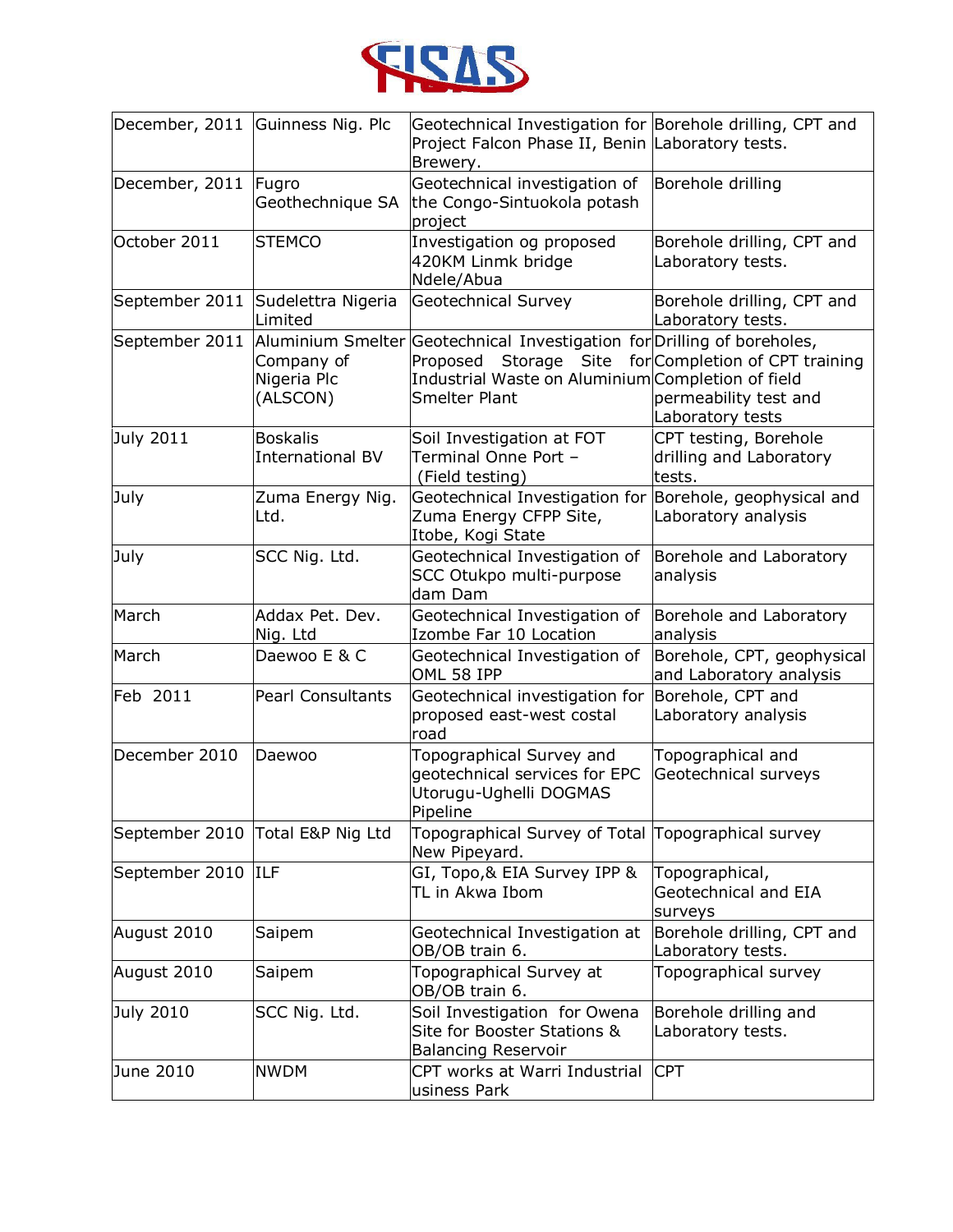

| May 2010      | <b>ITB Construction</b>                           | Geotechnical Investigation of<br>Total Nig. Guest House, Lagos Laboratory tests.<br>State.                                                                                           | Borehole drilling, CPT and                                            |
|---------------|---------------------------------------------------|--------------------------------------------------------------------------------------------------------------------------------------------------------------------------------------|-----------------------------------------------------------------------|
| April 2010    | Zenith Const. Ltd                                 | Geotechnical Investigation of<br>Ifiang Nsung Bridge at<br>Bakassi LGA, Cross River<br>State.                                                                                        | Borehole drilling, CPT and<br>Laboratory tests.                       |
| March 2010    | <b>Rivers State</b><br>Government                 | Geotechnical Investigation of<br>Rivers State University of<br>Science and Technology                                                                                                | Borehole drilling, CPT and<br>Laboratory tests.                       |
| March 2010    | Total E&P Nig Ltd                                 | Topographical Survey of Plot<br>60 TEPNGL yard.                                                                                                                                      | Topographical survey                                                  |
| December 2009 | <b>Rivers State</b><br>Ministry of<br>Environment | Geotechnical Investigation for Borehole drilling, CPT, Trial<br>Rivers State Shredding Plant<br>Project.                                                                             | Pits and Laboratory tests.                                            |
| November 2009 | Delta-Afrik                                       | <b>Onshore Geotechnical Site</b><br>Walk over                                                                                                                                        | Hand auger, Laboratory                                                |
| November 2009 | Lakodey Ventures<br>Ltd                           | Subsoil Investigation for<br>proposed borrow pit at<br>Wakama, Rivers State.                                                                                                         | Trial Pits and Laboratory<br>analysis.                                |
| November 2009 | Saipem                                            | Soil Investigation of open<br>cycle power plant at Afam,<br>Rivers State.                                                                                                            | Boreholes Drilling, Trial Pits<br>and Laboratory analysis             |
| November 2009 | Dorman Long<br>Engineering<br>Limited             | Soil Investigation for NND<br>Quayside at Victoria Island,<br>Lagos.                                                                                                                 | Borehole drilling, CPT,<br>Underground survey and<br>Laboratory test. |
| October 2009  | South Energy<br>Nigeria Ltd                       | Geotechnical Investigation for<br>proposed 30/40 storeys at<br>Eko Atlantic, Lagos.                                                                                                  | Borehole Drilling and<br>Laboratory analysis                          |
| October 2009  | Chief Okezie                                      | Geotechnical Investigation of<br>a one storey building at Ohia<br>mini, Port Harourt.                                                                                                | Borehole, CPT and<br>Laboratory analysis                              |
| October 2009  | Lakodey Ventures<br>Ltd                           | Soil Investigation for Bori<br>Internal roads/ Laboratory<br>test for Gio-Kpoghor bridge.                                                                                            | CPT and Laboratory<br>analysis                                        |
| July 2009     | Noble<br>Drilling/Fugro<br>Houston                | Geotechnical Investigation of Boreholes Drilling, Trial Pits<br>Malabo DOS Island, Equitorial<br>Guinnea                                                                             |                                                                       |
| April 2009    | <b>SAIPEM</b>                                     | Pipeline Route survey for<br>OML58 phase1 Upgrade                                                                                                                                    | Topographical,<br>Geotechnical and<br>Georesistivity surveys          |
| March 2009    | Nigeria<br>Westminster<br>Limited                 | Borehole Drilling For Bonny<br><b>LNG Instrumentation Works</b><br>Dredging & Marine For the NLNG SevenPlus<br><b>PROJECT</b><br>At Finima on Bonny Island,<br>Rivers State, Nigeria | <b>Boreholes Drilling</b>                                             |
| March 2009    | Karing 5 Limited                                  | Soil Investigation s of plot<br>103 and 686 at Jabi District<br>Abuja                                                                                                                | Boreholes, CPT and<br>Laboratory analysis                             |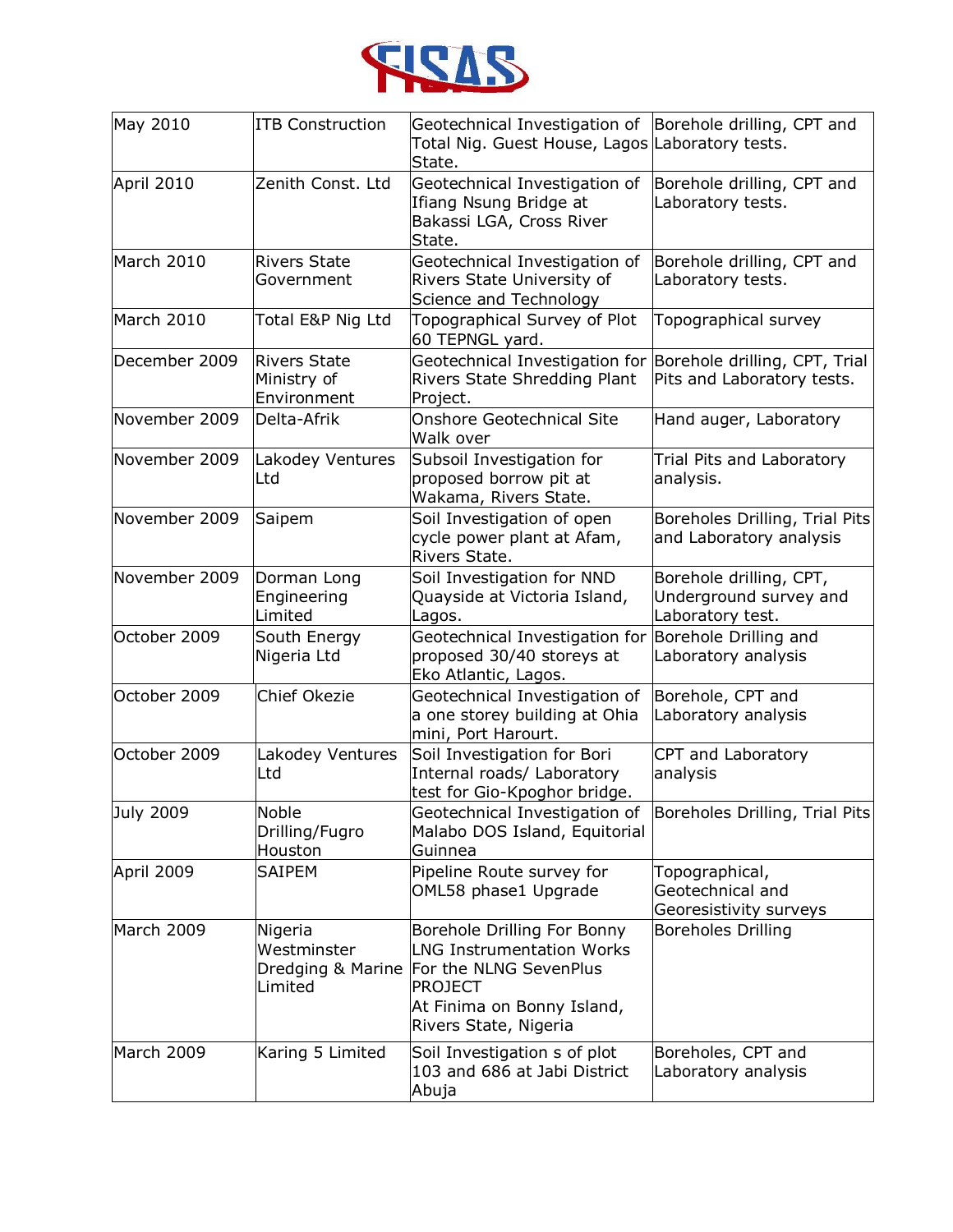

| March 2009    | Linetrale Gas<br>Limited                 | Soil Investigation for LPG<br>Storage Facility project Lagos Laboratory analysis                           | Boreholes, CPT and                                                            |
|---------------|------------------------------------------|------------------------------------------------------------------------------------------------------------|-------------------------------------------------------------------------------|
| January 2009  | Lakodey Ventures                         | Soil Test at Bori Terminal<br><b>Internal Roads</b>                                                        | <b>CPT Tests</b>                                                              |
| December 2008 | <b>Stelaxx Energy</b><br><b>Services</b> | Subsoil Inv. For Ogborogboji,<br>through Enito 1, Enito 2,<br>Oshie to Akaramini 10km road<br>project      | CPT tests                                                                     |
| November 2008 | Specimen Builders                        | Drilling of 1 motorised<br>borehole for Specimen<br><b>Builders</b>                                        | Drilling and Installation of<br>motorized borehole                            |
| November 2008 | Linetrale Gas<br>Limited                 | Bathymetric Survey for LPG<br>Storage Facility at Tomara<br>Island, Lagos State                            | <b>Bathymetric Survey</b>                                                     |
| October 2008  | <b>SAIPEM</b>                            | Complementary GI of Ogbogu Boreholes, CPT and<br>FS, Obite TC, Ogbogu Cluster<br>and IPP-GSU Project       | Laboratory analysis                                                           |
| August 2008   | M.W Kellog Ltd                           | Onshore Desktop Study<br>Services-Akwa-Ibom State<br>Nigeria                                               | Feasibility Study For Site<br>Selection.                                      |
| August 2008   | Elf Petroleum Nig                        | Soil Investigation at Plot 58<br>Trans-Amadi Ind. Layout,<br>Office Extension Project In<br>Port Harcourt  | Boreholes, CPT and<br>Laboratory analysis                                     |
| August 2008   | <b>ArcelorMittal</b><br>Calabsr          | Soil investigation in Calabar                                                                              | Boreholes, CPT and<br>Laboratory analysis                                     |
| June 2008     | <b>Atlas Cement</b>                      | Soil/Geotechnical<br>Investigation Terminal, Onne. Laboratory analysis                                     | Boreholes, CPT and                                                            |
| March 2008    | <b>SCC Nigeria</b><br>Limited            | Geotechnical Investigation of<br>Kontagora Dam                                                             | CPT, Borehole and<br>Laboratory analysis                                      |
| March 2008    | Basin Dev.<br>Authority                  | Lower Benue River Drilling of Motorised<br><b>Boreholes</b>                                                | Drilling of Motorised<br>Boreholes with Overhead<br>tanks in basement terrain |
| February 2008 | Orient Petroleum                         | Geotechnical Investigation at<br><b>OPR Airstrip Site</b>                                                  | Boreholes, CPT, Laboratory<br>analysis and topographical<br>survey            |
| February 2008 | Dr J. K. Oganwu                          | Drilling A Motorized Boreholes Drilling of one water well<br>In Illah                                      |                                                                               |
| December 2007 | Chevron                                  | Abiteye Flow Station<br><b>Geotechnical Survey</b>                                                         | CPT, Borehole and<br>Laboratory analysis                                      |
| October 2007  | Ove Arup and<br>Partners Nigeria         | Geotechnical Investigation at<br>American-Nigerian Institute of analysis and topographical<br>Health Abuja | Boreholes, CPT, Laboratory<br>survey                                          |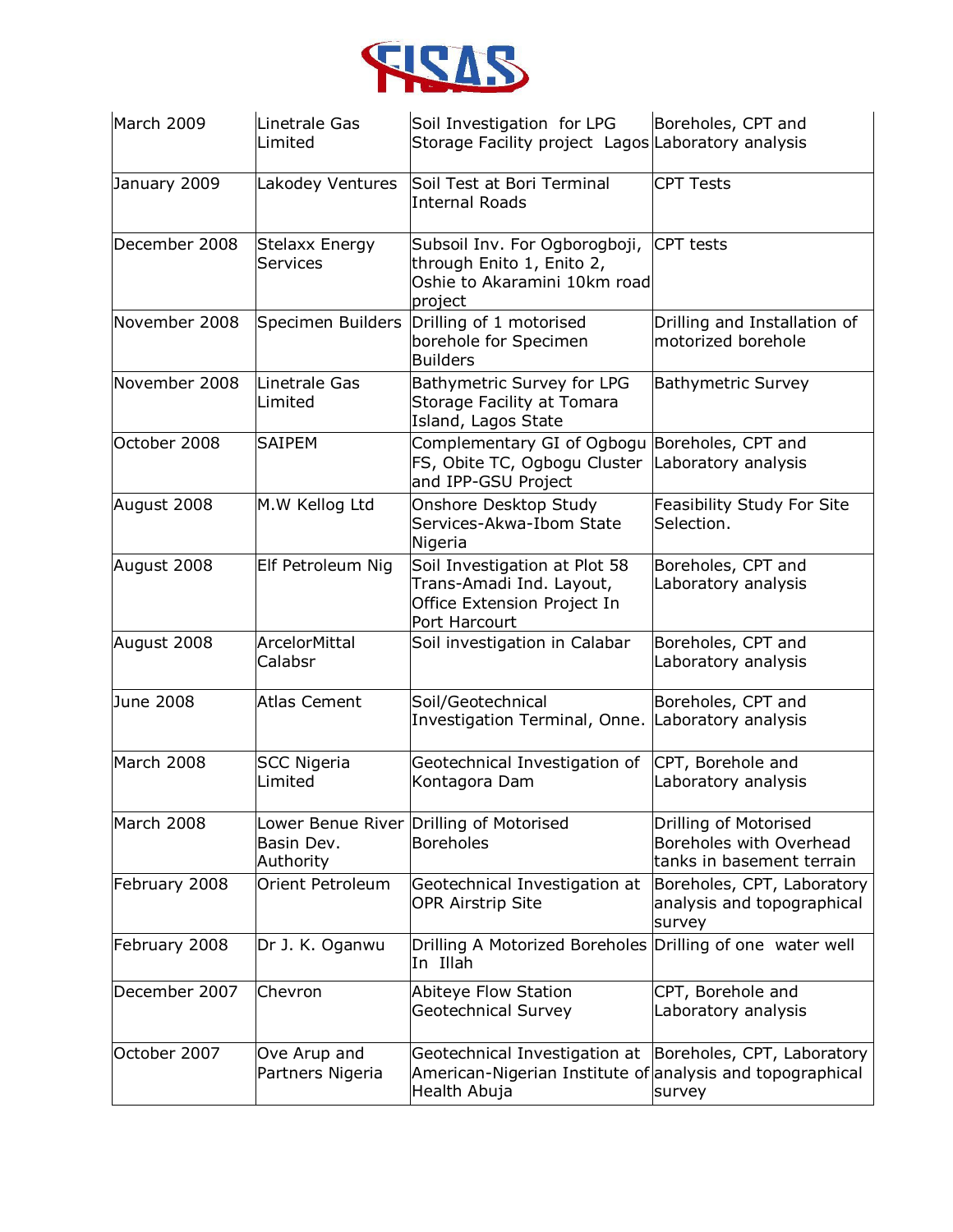

| September 2007 ALSCON PLC |                                       | <b>Alscon Sanitary Landfill</b><br>Project                                                                                                 | Boreholes, CPT, Laboratory<br>analysis and topographical<br>survey      |
|---------------------------|---------------------------------------|--------------------------------------------------------------------------------------------------------------------------------------------|-------------------------------------------------------------------------|
| May 2007                  | <b>OKLNG</b>                          | Supplementary Geotechnical CPT, Borehole and<br>Investigation OKLNG Inland Laboratory analysis<br>Waterways                                |                                                                         |
| Jan. - Feb 2007           | Setraco Nig. Ltd                      | Seismic Testing for Onitsha<br><b>Bridge</b>                                                                                               | Borehole and seismic test<br>to determine depth of 2<br>deep caissons   |
| May 2006                  | Chevron Nigeria<br>Limited            | Geotechnical Investigation of<br>Intra piping Corridor project<br>(IPP)                                                                    | CPT, Borehole and<br>Laboratory analysis                                |
| April 2006                | TSKJ Nigeria Ltd                      | Geotechnical Investigation of<br>kettle chiller facility, NLNG<br>Train six project site                                                   | Piezo-Cone Penetration<br>Test                                          |
| Jan 2006                  | Southern Gas<br>Constructors          | Escravos Gas to Liquid (EGTL) Boreholes, CPT, Laboratory<br>project- Geotechnical<br>Investigation and Site<br><b>Topographical Survey</b> | analysis and topographical<br>survey                                    |
| Dec. 2005                 | ExxonMobil                            | QIT Gas Flare elimination<br>Project                                                                                                       | Boreholes and Laboratory<br>Testing                                     |
| Dec. 2005                 | Stolt offshore                        | Geotechnical Investigation of<br>Stolt Offshore, Warri                                                                                     | Boreholes, CPT and<br>laboratory testing                                |
| Oct. 2005                 | Daewoo Nigeria                        | Soil Boring and Cone<br><b>Penetration Work</b>                                                                                            | Boreholes and laboratory<br>testing                                     |
| April 2005                | Production                            | Esso Exploration & Onshore Testing/ Reporting<br>for Erha Piston Cones                                                                     | Laboratory analysis                                                     |
| March 2005                | <b>Brass LNG</b>                      | Geotechnical and Geophysical<br><b>Investigation for BrassLNG</b>                                                                          | Boreholes, CPT, Laboratory<br>analysis and geophysical<br>investigation |
| February 2005             | Ltd                                   | Shell Trustees Nig. Investigation of Soil<br>Subsidence / Settlement at<br>STNL Residential Estate, Ikoyi                                  | Boreholes and laboratory<br>testing                                     |
| December                  | Saipem<br>Contracting Nig.<br>Limited | Soil Investigation for the Soku Borehole Onshore and<br><b>LGSP De-Bottlenecking</b><br>Project                                            | offshore CPTs and<br>Laboratory testing                                 |
| December 2004             | Stolt Offshore<br>France              | ECP2B offshore pipeline route Laboratory analysis<br>laboratory analysis                                                                   |                                                                         |
| April 2004                | Chevron Nigeria<br>Limited            | Geotechnical Investigation at<br>Delta South Water Injection<br>Platform                                                                   | Site investigation,<br>boreholes and CPTs and<br>laboratory<br>tests    |
| February 2004             | Star Deep water<br>Petroleum Limited  | Geotechnical Survey of<br>Agbami Field                                                                                                     | Field investigation, PCPT,<br>LPC, Laboratory tests                     |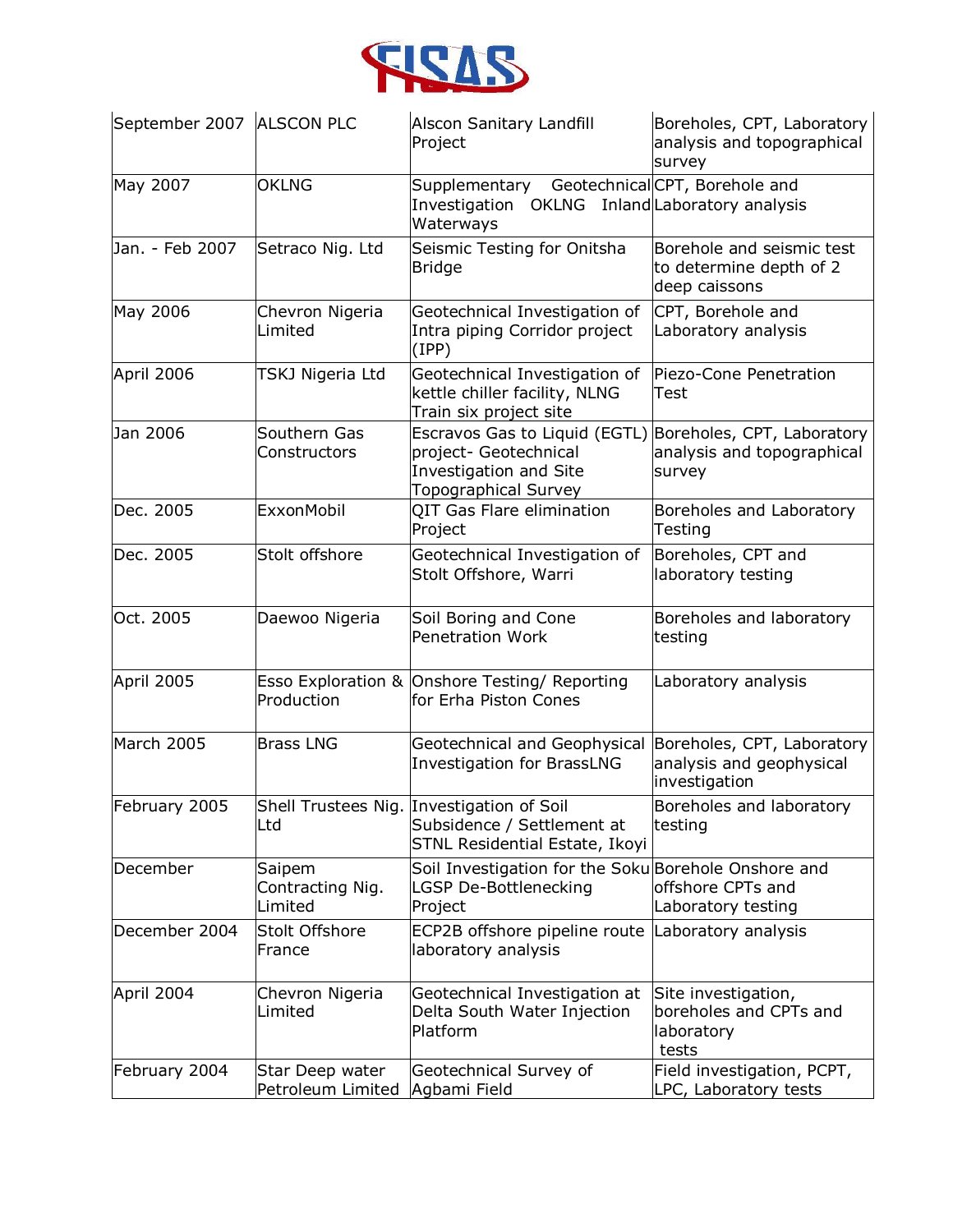

| December 2003                 | Chevron Nigeria<br>Limited         | Geotechnical Investigation at<br>Proposed Delta South 47<br>Platform location         | Boreholes, CPTs, and<br>laboratory tests                               |
|-------------------------------|------------------------------------|---------------------------------------------------------------------------------------|------------------------------------------------------------------------|
| December 2003                 | Chevron Nigeria<br>Limited         | Geotechnical Investigation at<br>Proposed Meji 'A' & Meji 'B'<br>Locations            | Boreholes, CPTs, and<br>laboratory tests                               |
| November 2003                 | SPDC, Western<br><b>Division</b>   | Soil Investigation for Osubi<br>Airstrip Crew Qtres and<br>Hanger Area                | Boreholes, CPTs and<br>laboratory testing                              |
| October 2003                  | SPDC, Eastern<br><b>Division</b>   | Soil investigation for Awoba<br>Cawthorne Channel<br>Cofferdam                        | Boreholes, CPTs, and<br>laboratory tests                               |
| September 2003                | LNG Nigeria Ltd                    | Site investigation for Bonny<br><b>River Crossing</b>                                 | Vibrocores and laboratory<br>testing                                   |
| April 2003                    | <b>LNG Nigeria</b><br>Limited      | <b>NLNG Train 6</b>                                                                   | Soil Investigation and<br>monitoring of soil<br>instruments            |
| April to May 2003 Saipem      | Contracting                        | Soil Investigation for 450MWe Boreholes, CPTs and Plate<br>Power Station, Okpai-Kwale | Load tests                                                             |
| February 2003                 | SPDC, Western<br>Division          | Soil Investigation for Oleh<br>L: ogistics Centre                                     | Boreholes, CPTsand Civil<br><b>Materials Testing</b>                   |
| December 2002                 | Saipem<br>Contracting              | IPP Site investigation, Okpai-<br>Kwale                                               | Boreholes, CPTs, trial pits<br>and Plate Load tests                    |
| September 2002                | Geoscan<br>Engineering             | Escravos GTL Instrumentation Borehole drilling and                                    | Installations                                                          |
| August 2002                   | Julius Berger                      | Reclamation project for Rail<br>line, Aladja                                          | Sand search                                                            |
| June to July 2002 SPDC        |                                    | Well 13 site investigation,<br>Kokori                                                 | Boreholes and hand auger                                               |
|                               | April to May 2002 NCEP Engineering | NEPA Transmission line, Dutse CPTs and Geotechnical<br>- Azare                        | consultancy                                                            |
| January to March NLNG<br>2002 |                                    | <b>NLNG Phase III</b>                                                                 | Installation and monitoring<br>of soil instruments                     |
| November to<br>December 2001  |                                    | Gilmor Engineering Water reservoir and<br>production works, Azare                     | Site investigation and<br>foundation consultancy                       |
| October 2001                  | <b>LYK Engineering</b>             | Ibom Power Plant, Ikot Abasi                                                          | Boreholes, CPTs, trial pits<br>and geotechnical<br>consultancy         |
| October 2001                  | <b>SPDC</b>                        | AGG Projects at Escravos,<br>Saghara, Otumara and<br>Opuama                           | Soil investigation,<br>boreholes, CPTs and<br>geotechnical consultancy |
| September 2001                | <b>NAOC</b>                        | Independent Power Plant,<br>Okpai, Kwale                                              | Boreholes and CPTs                                                     |
| August to<br>September 2001   | Julius Berger                      | Railway lines, Warri and Onne Boreholes and trial pits                                |                                                                        |
| June to<br>September 2001     | <b>NLNG</b>                        | NLNG Plus, Bonny Island                                                               | Onshore and nearshore soil<br>investigation                            |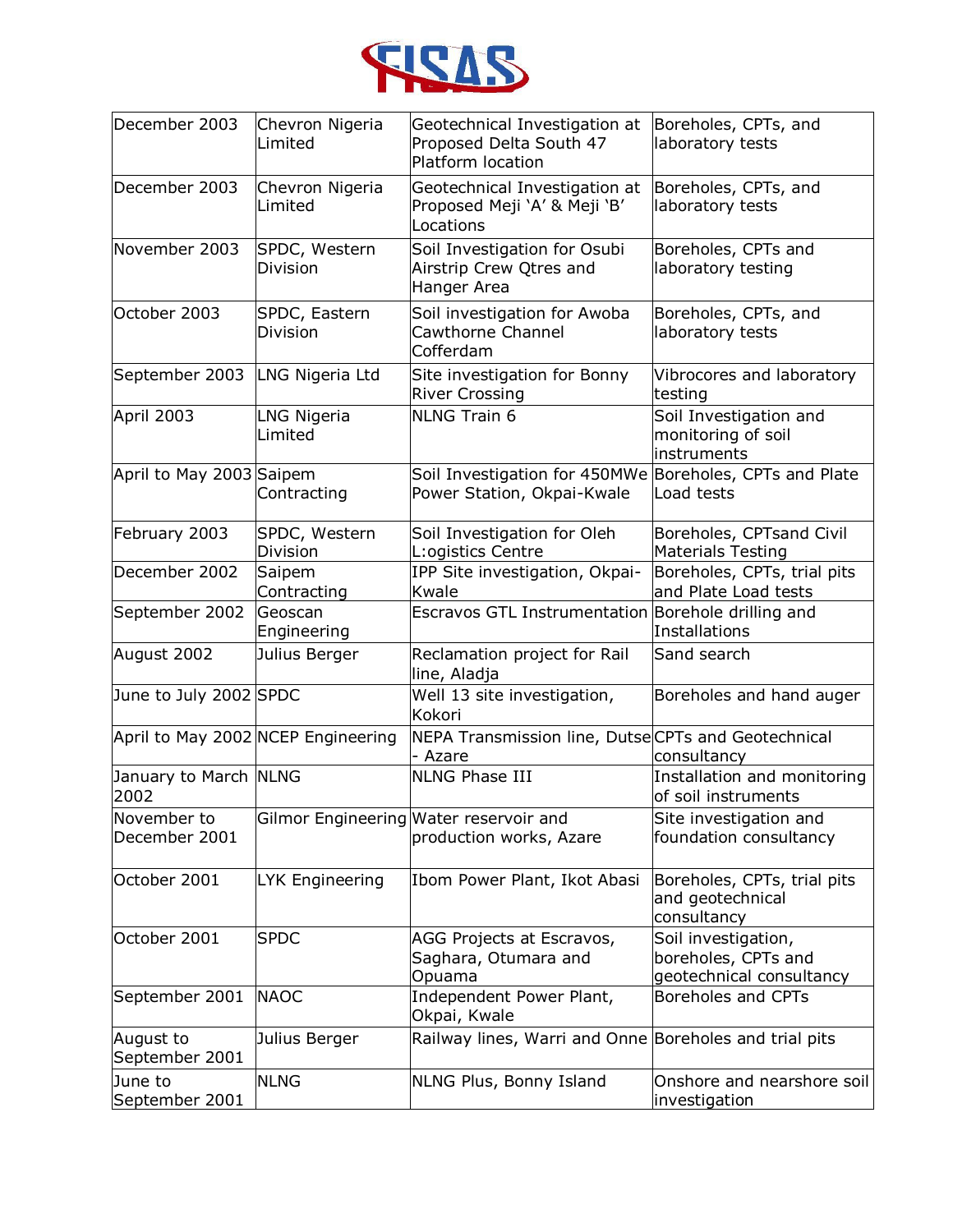

| Date                             | Client                       | Project                                                        | Description                                                               |
|----------------------------------|------------------------------|----------------------------------------------------------------|---------------------------------------------------------------------------|
| April to May 2001 Daewoo         |                              | Odidi Gas Project                                              | Nearshore soil<br>investigation, boreholes<br>and CPTs and pile design    |
| March 2001                       | <b>NAOC</b>                  | Ebocha and Kwale plant<br>expansions                           | Site invetaigation, seismic<br>testing and engineering                    |
| April 2001                       | <b>SPDC</b>                  | Forcados Yokri Integrated<br>Project                           | Overwater boreholes and<br>engineering for rig moves                      |
| February 2001                    | <b>Thales</b>                | Chevron Gas to Liquid Project, Boreholes, CPTs and<br>Escravos | laboratory testing                                                        |
| November 2000                    | Alcon                        | Eagle Cement factory<br>extension, P.H                         | Boreholes, CPTs and<br>foundation design                                  |
| July to<br>September 2000        | <b>SPDC</b>                  | Tunu AGG                                                       | Site investigation,<br>boreholes and CPTs and<br>geotechnical consultancy |
| September 2000                   | <b>NAOC</b>                  | Gas development, Port<br>Harcourt                              | Boreholes, CPTs and<br>resistivity tests                                  |
| July 2000                        |                              | Gilmor Engineering Goronyo Dam remedial works                  | Boreholes investigation into<br>dam embankment and<br>subsoil             |
| <b>July 2000</b>                 | Alcon                        | Onne Port                                                      | Investigation for jetty                                                   |
| March 2000                       | <b>NWDM</b>                  | Various reclamation projects                                   | Sand searches                                                             |
| March 2000                       | <b>SCC Nigeria Ltd</b>       | Abuja Water Supply System                                      | Investigation for water<br>reservoir                                      |
| February 2000                    | Willbros                     | <b>Atlas Cove SBM</b>                                          | Nearshore and onshore soil<br>investigation                               |
| December 1999                    | SCC Nigeria Ltd              | Calabar Water supply system                                    | Investigation for water<br>towers                                         |
| October 2000                     | TSKJ                         | NLNG Bonny Phase II                                            | <b>Additional soil</b><br>investigation, boreholes<br>and CPTs            |
| June 1999                        | <b>TSKJ</b>                  | NLNG Bonny Phase II                                            | Installation and monitoring<br>of instrumentation                         |
| June 1999                        | <b>DBN</b>                   | Belema Gas Projects                                            | Nearshore soil<br>investigation, boreholes<br>and CPTs                    |
| June 1999                        | Saipem                       | Obigbo Node Gas Pipeline                                       | Soil investigation,<br>boreholes, CPTs and<br>resistivity tests           |
| April 1999                       | Western Bell                 | Transmission tower, Saghara                                    | Soil investigation,<br>boreholes and CPTs                                 |
| October 1998 to<br>February 1999 | <b>TSKJ</b>                  | NLNG Bonny Phase II                                            | Soil investigation,<br>boreholes and CPTs                                 |
| November 1998                    | Pan Ocean Oil<br>Corporation | Ogharefe Tank 3 gas/liquid<br>storage tank                     | Soil investigation                                                        |
| May to June 1998 Foundation      | Construction Ltd             | Warri Refinery, waste water<br>treatment plant                 | Soil investigation                                                        |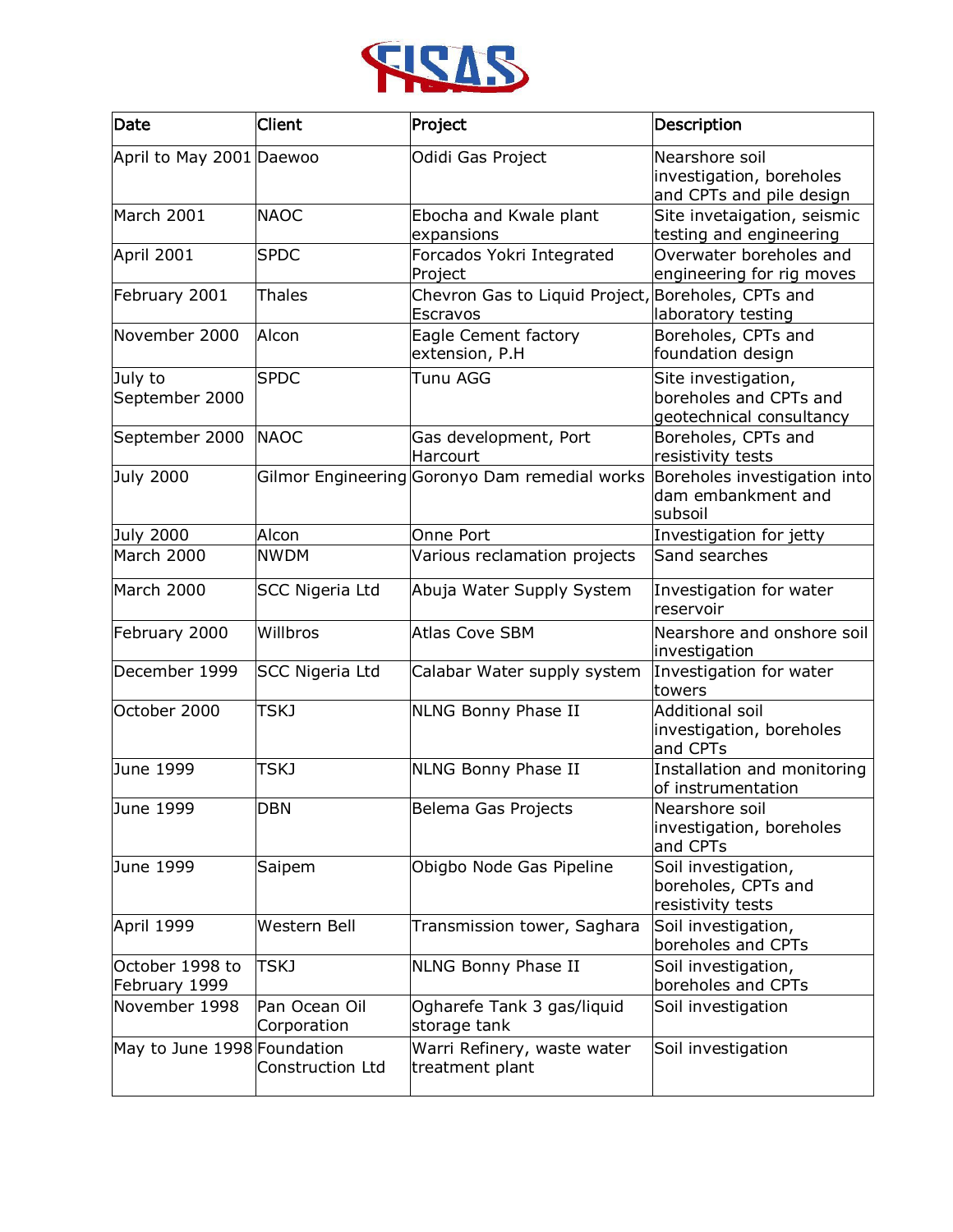

| August to<br>September 1997 | Nigerian Dredging<br>& Marine Ltd      | Bonny Community Jetty,<br>Bonny Island                      | Soil investigation,<br>boreholes and CPTs    |
|-----------------------------|----------------------------------------|-------------------------------------------------------------|----------------------------------------------|
| June 1997                   | Chevron Nigeria<br>Limited             | Olero Creek Dibi development Soil investigation,<br>project | boreholes and CPTs                           |
| March 1997                  | $B + B$ Oil and Gas<br>Services        | Cawthorne Channel 24"<br>Bonny Loop Pipeline                | Soil investigation,<br>boreholes and CPTs    |
| February 1997               | Dumez Nigeria Plc                      | NLNG Plant, Bonny                                           | Laboratory testing                           |
| March 1996                  | TSKJ                                   | <b>NLNG Bonny Island</b>                                    | Soil investigation and<br>monitoring         |
| January 1996                | Globestar<br>Engineering Co.           | Globestar yard development                                  | Soil investigation,<br>boreholes and CPTs    |
| December 1996               | Foundation<br>Construction Ltd         | <b>NLNG Bonny Island</b>                                    | Soil investigation                           |
| May 1996                    | Dumez Nigeria Plc                      | <b>NLNG Bonny Island</b>                                    | Laboratory testing                           |
| July 1995                   | Westminster<br>Dredging Nigeria<br>Ltd | Various dredging projects in<br>the Niger Delta             | Soil investigation/sand<br>search            |
| September 1995              | Nigerian Dredging<br>& Marine Ltd      | Chevron Escravos Gas Plant                                  | Soil investigation                           |
| September 1995              | Zinkcon Nigeria<br>Ltd                 | Forcados South Point<br>Extension                           | Soil investigation                           |
| February 1995               | Westminster<br>Dredging Nigeria<br>Ltd | Banana Island Development,<br>Lagos                         | Soil investigation,<br>boreholes and CPTs    |
| March 1995                  | <b>Trevi Foundations</b><br>Ltd        | <b>NLNG Bonny Island</b>                                    | Soil investigation                           |
| February 1994               | Ferrostaal                             | Aluminium Smelting Plant,<br><b>Ikot Abasi</b>              | Soil investigation and<br>laboratory testing |
| August 1994                 | Chevron Nigeria<br>Limited             | <b>Benin River flowstation</b>                              | Soil investigation,<br>boreholes and CPTs    |
| January 1994                | Westminster<br>Dredging Nigeria<br>Ltd | Various SPDC well locations                                 | Soil investigation/sand<br>search            |
| February 1994               | <b>Trevi Foundations</b><br>Ltd        | <b>NLNG Bonny Project</b>                                   | Soil investigation and<br>laboratory testing |
| January 1994                | Services Ltd                           | Western Petroleum SPDC Eriemu 13/19 location                | Soil investigation                           |
| January 1994                | WDN/DI Joint<br>Venture                | Chevron Escravos Gas Project Soil investigation and         | monitoring                                   |